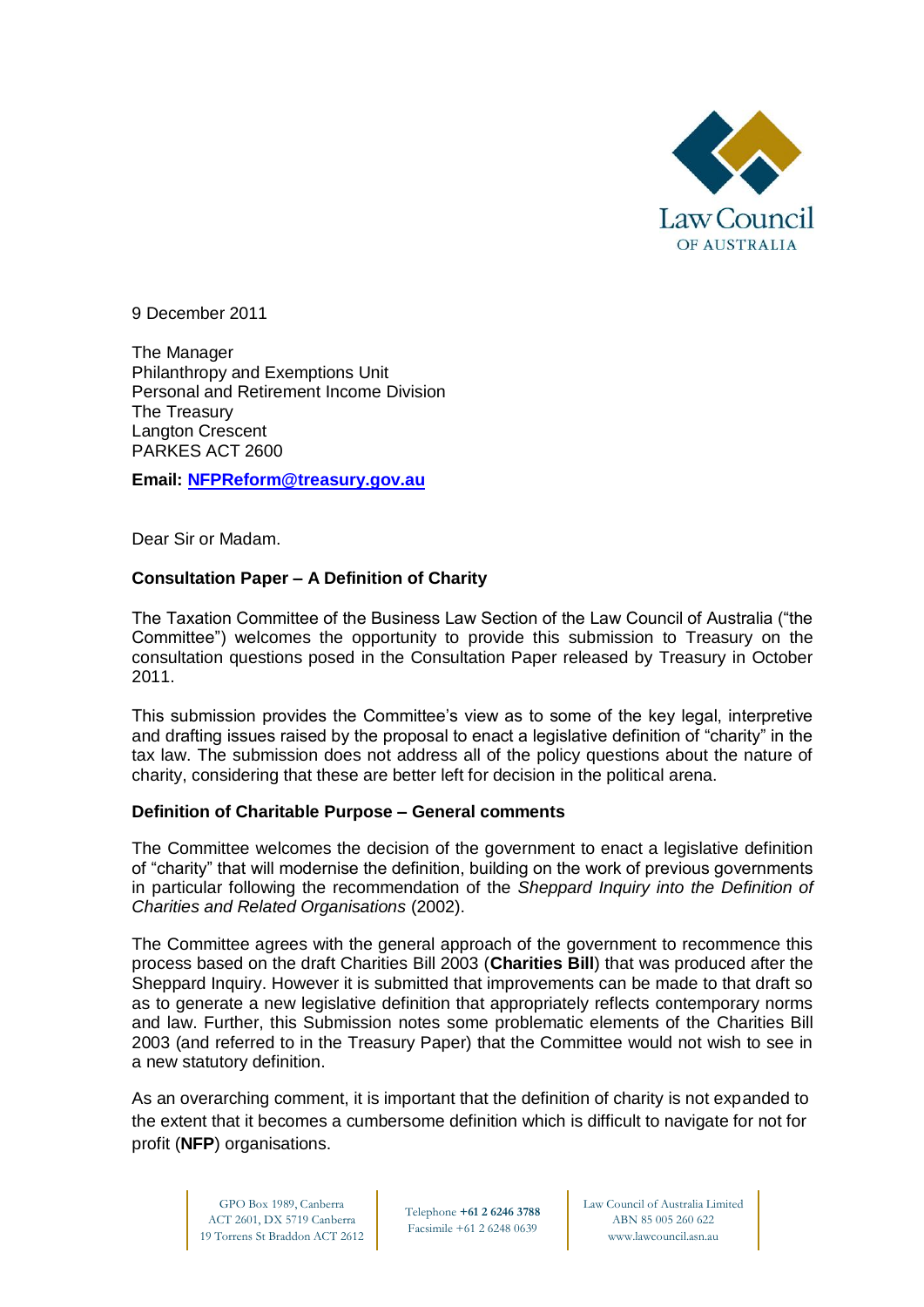In the Committee's experience, NFPs, particularly smaller organisations, which have limited resources, frequently comment on the complexity of the tax provisions relating to NFPs. It is imperative that the statutory definition of charity is not expanded to the point of becoming incomprehensible to the entities which it is intended to apply, particularly given the intention of increasing clarity and reducing confusion and costly legal disputes (see paragraph 25 of the Consultation Paper).

The statutory definition proposed may make some substantive changes to the public benefit test – mainly in relation to the presumption of public benefit – but otherwise is largely intended to restate the common law. If the aim is to increase certainty and consistency for the NFP sector as well as supporting harmonisation between local, State and Federal government laws, then to avoid increasing confusion by requiring NFPs to refer to both the common law and the statute:

- (a) the continued relevance of the common law in relation to each concept used in the statute should be expressly clarified in the statute; and
- (b) where the common law remains relevant, the provisions should be clearly and simply drafted to act as appropriate signposts to the common law, rather than attempting to restate the common law.

That is, to the extent that common law concepts continue to be relevant, they should be used without restating their meaning. If common law concepts are inadequate, the appropriate concept should be set out in full in the legislation to replace the current inadequate concept.

### **Consultation questions**

# **1. Are there any issues with amending the 2003 definition to replace the 'dominant purpose' requirement with the requirement that a charity have an exclusively charitable purpose?**

The Committee submits that, generally, a charitable entity should have solely charitable purposes, however it has always been the case that ancillary purposes that are carried out, to further the charitable purpose, are allowed. It is accepted that the language of "dominant" purpose may be misleading, however similar issues can arise with the language of an "exclusively charitable" purpose.

The Committee supports the proposal to amend the definition of dominant purpose, as contained in the Charities Bill, so that the purpose or purposes of a charity must be exclusively charitable to the extent that this reflects the common law. However, it is important that the new definition provides that incidental or ancillary purposes that are non-charitable are still permitted, as outlined in paragraph 54 of the Consultation Paper. This is particularly relevant in a situation where activities may not be, on their face, charitable, but may further a charitable purpose.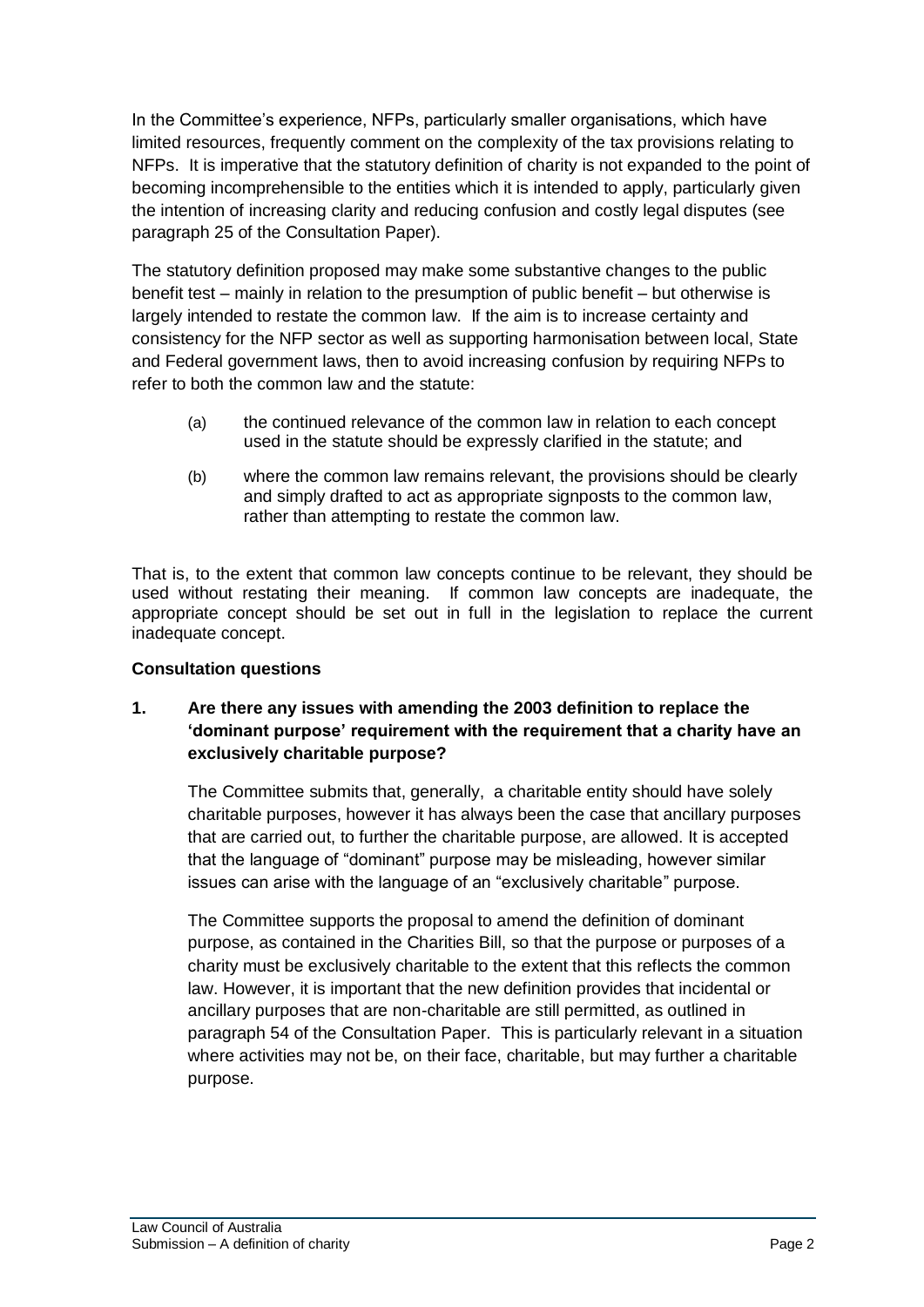### **2. Does the decision by the New South Wales Administrative Tribunal provide sufficient clarification on the circumstances when a peak body can be a charity or is further clarification required?**

In its review of the unsuccessful attempt to legislate a definition of "charity" in 2003, the Board of Taxation commented (at 4.27) that the position of peak bodies 'deserves some recognition', and concluded that some clarifying reference/ example be inserted in the proposed legislation.

The Committee believes this remains true today, notwithstanding the decision in *Social Ventures Australia v Chief Commissioner of State Revenue* [2008] NSW ADT 331. While that decision is useful, it is a decision of a tribunal rather than of a superior court. Moreover, any decision is inevitably fact specific, and it would seem contrary to the general aim of the statutory provision to leave a treatment of peak bodies to the common law.

In those circumstances, the Committee submits that the legislation does need to further clarify the position of peak bodies, and this should be done by including a reference to the promotion of the 'effectiveness or efficiency of charities' in the list of charitable purposes in section 10 (as indeed has been done in the legislation in England and Wales, Scotland and Northern Ireland).

### **Public benefit**

The Committee agrees that there is merit in clarifying the definition of "public benefit" in the definition. Further, it should be a part of the role of the new ACNC to provide guidance on the meaning of public benefit. Further, the Committee submits:

(a) That the Board of Taxation's recommendation that "sufficient section" be defined as one which is not merely "numerically negligible" compared with the size of that part of the community to whom the purpose would be relevant (paragraph 63-64) and recommended in part 6.25 of the Board of Taxation report to the Treasurer on the definition of charity (**BoT Report**).

This change, while subtle, would allow an organisation which assists a very small class of people to satisfy the public benefit test, provided it was not numerically negligible when assessed against the size of the part of the community to whom the purpose would be relevant, rather than the community at large. Without this change, assistance to a particular small group would be prohibited as they would be "numerically negligible" relative to the community at large.

- (b) While acknowledging the difficulty in defining "numerically negligible", further guidance around the meaning of the phrase would be greatly beneficial to prospective charities in providing certainty regarding their eligibility to be classified as a charity.
- (c) The comments in paragraphs 67 and 68, that native title claimants and holders should not be precluded from being characterised as a section of the public based on "familial ties" given the cultural and social differences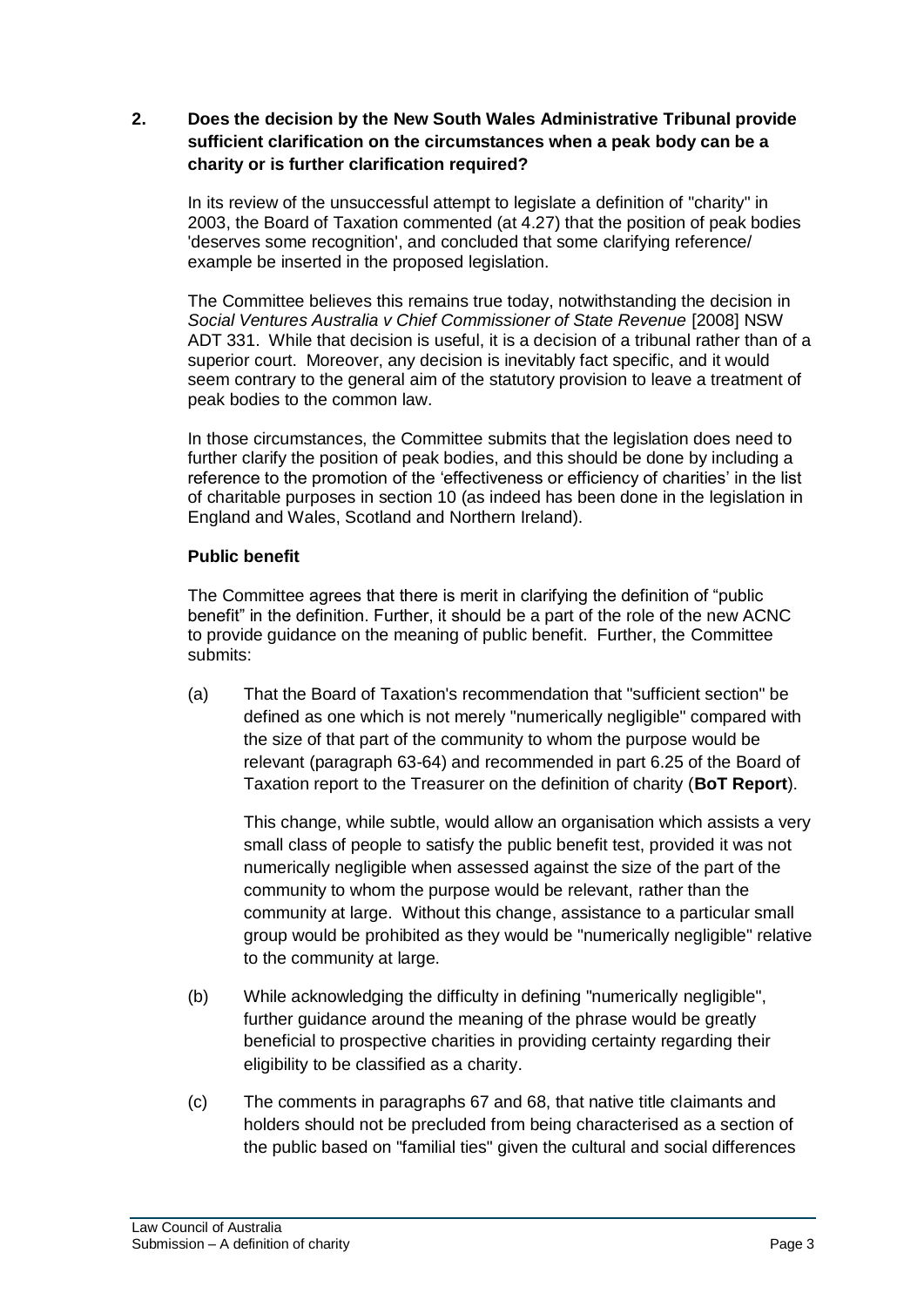between such groups and the Australian and UK blood relations scenarios on which the relevant charity cases were based; and

(d) That the public benefit test in section 7 of the Bill is adequate, and that if any further explanation is required it should be in the explanatory materials (see part 7.16 of the BoT Report). Additionally, the test as outlined in section 7 allows for some flexibility and given the difficulty in determining what constitutes a benefit, the flexibility is advantageous and is a further reason that the test should not be altered.

## **3. Are any changes required to the Charities Bill 2003 to clarify the meaning of 'public' or 'sufficient section of the general community'?**

The use of general terms such as "public" and "sufficient section of the general community" can contribute to uncertainty in the application of the legislation, as those terms are open to diverse interpretations based on individual experience. However, it would not necessarily be useful to attempt to strictly define those concepts, as some level of flexibility should be retained to allow the context of the benefit being provided to be appropriately considered and to enable change over time to match community expectations.

## **4. Are changes to the Charities Bill 2003 necessary to ensure beneficiaries with family ties (such as native title holders) can receive benefits from charities?**

The Committee supports a reform that would ensure that native title holders through a Prescribed Body Corporate can be certain of satisfying the definition of "public" for the purposes of charity. This has been an area of significant uncertainty for native title holders, which runs counter to government policy in the native title arena.

- **5. Could the term 'for the public benefit' be further clarified, for example, by including additional principles outlined in ruling TR 2011/D2 or as contained in the Scottish, Ireland and Northern Ireland definitions or in the guidance material of the Charities Commission of England and Wales?**
- **6. Would the approach taken by England and Wales of relying on the common law and providing guidance on the meaning of public benefit, be preferable on the grounds it provides greater flexibility?**

It is recommended that the definition of "public benefit" be clarified in the statute, rather than relying on the common law.

### **Presumption of public benefit**

While the Committee considers that the arguments posed in the Consultation Paper for reversing the presumption of public benefit (as currently contained in the common law for entities falling under the first three heads of charity) are valid on the most part, it is considered we consider that the better course of action is to retain the presumption of public benefit for organisations which are for the relief of poverty, advancement of education and the advancement of religion.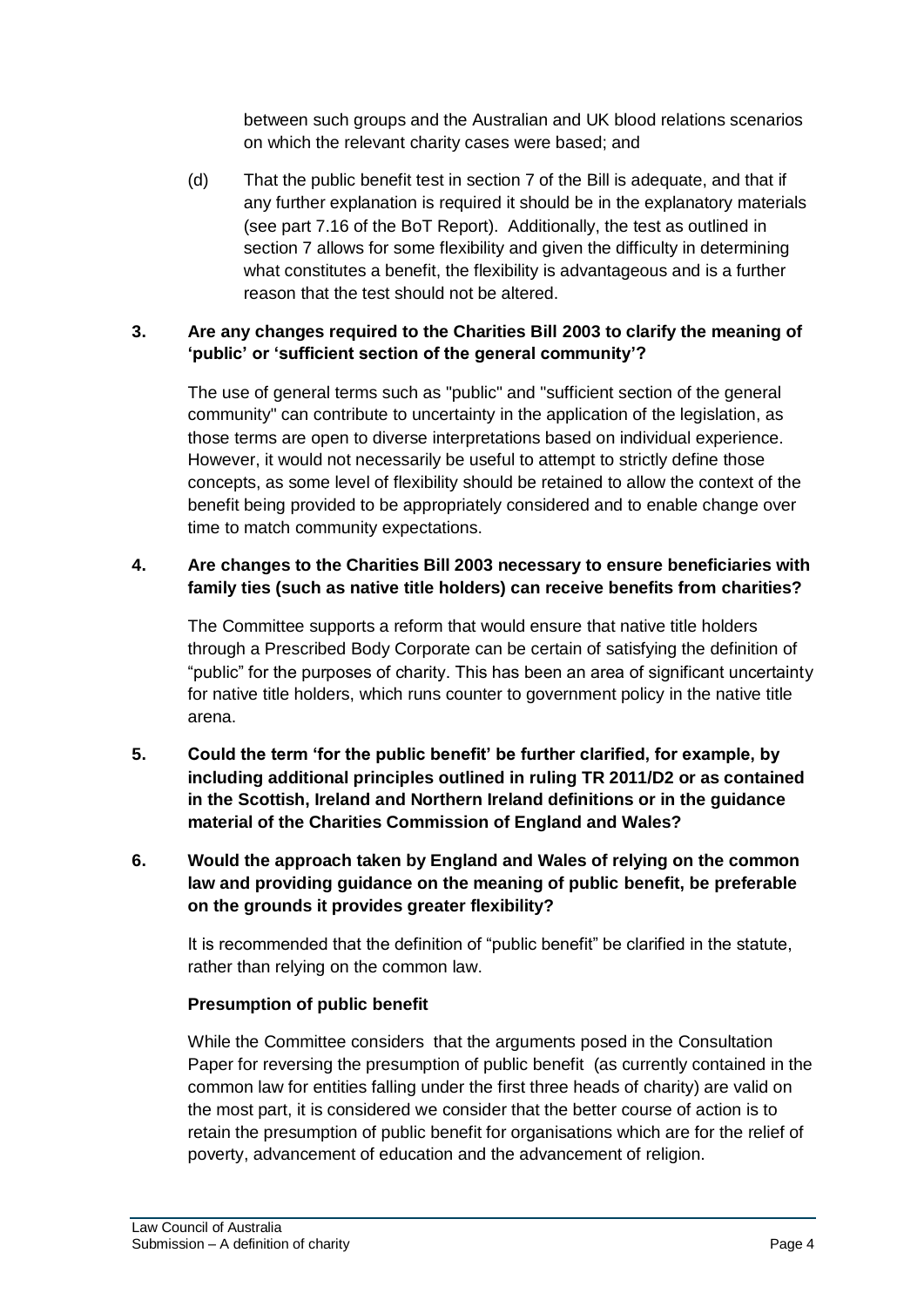Generally, the natures of the activities undertaken by organisations relying on being classified as charitable are overwhelmingly benevolent. Consequently, the current common law position that an entity is presumed to be for the public benefit (in certain circumstances), unless evidence to the contrary is adduced, should remain in order to encourage and support such benevolent organisations.

The presumption that the public benefit test is satisfied (for organisations which are for the relief of poverty, advancement of education and the advancement of religion) reduces the number of issues to be addressed by an often under resourced and ill-equipped charitable sector.

Importantly, the presumption of public benefit in relation to the first three heads of charity, is merely that: a presumption, which is able to be rebutted if evidence to the contrary is identified. However, to ensure that organisations which are clearly not for the public benefit are not classified as charities, the Committee considers that it would be prudent to provide the ACNC with additional powers to question an organisation to ensure that entities which are not for the public benefit are prevented from being classed as a charity. The ACNC should, ideally, be well placed to undertake any additional inquiry required, on the basis that it should be well resourced and equipped to consider such issues and to access relevant information and resources used in other jurisdictions in determining whether an entity operates for the public benefit.

The fact that most organisations seeking to satisfy the public benefit requirement are likely to succeed should not be a factor in shifting the burden to those organisations. The administrative burden associated with establishing public benefit will cause limited resources to be diverted from the organisations benevolent activities. It is more appropriate for the ACNC to determine whether to investigate this issue further on an exceptions basis.

Further, by maintaining a position akin to the common law, a number of the issues raised in the Consultation Paper in paragraphs 65-70 would be resolved. Additionally, the statutory definition of charity would be simplified, rather than being further complicated by including extra public benefit requirements.

If the presumption of public benefit is removed, as contemplated in the Consultation Paper, the Committee considers that significant guidance and assistance should be provided by the ACNC to ensure that organisations are guided through the process of satisfying the public benefit test. The extent and type of assistance provided by the ACNC should take into account overseas experience and should cater specifically for smaller charities with limited resources, capabilities and understanding of the legislative landscape. Assistance could be provided in the form of:

- (a) detailed and tailored fact sheets relating to the various different categories of public benefit;
- (b) ACNC rulings and determinations (similar to tax rulings); and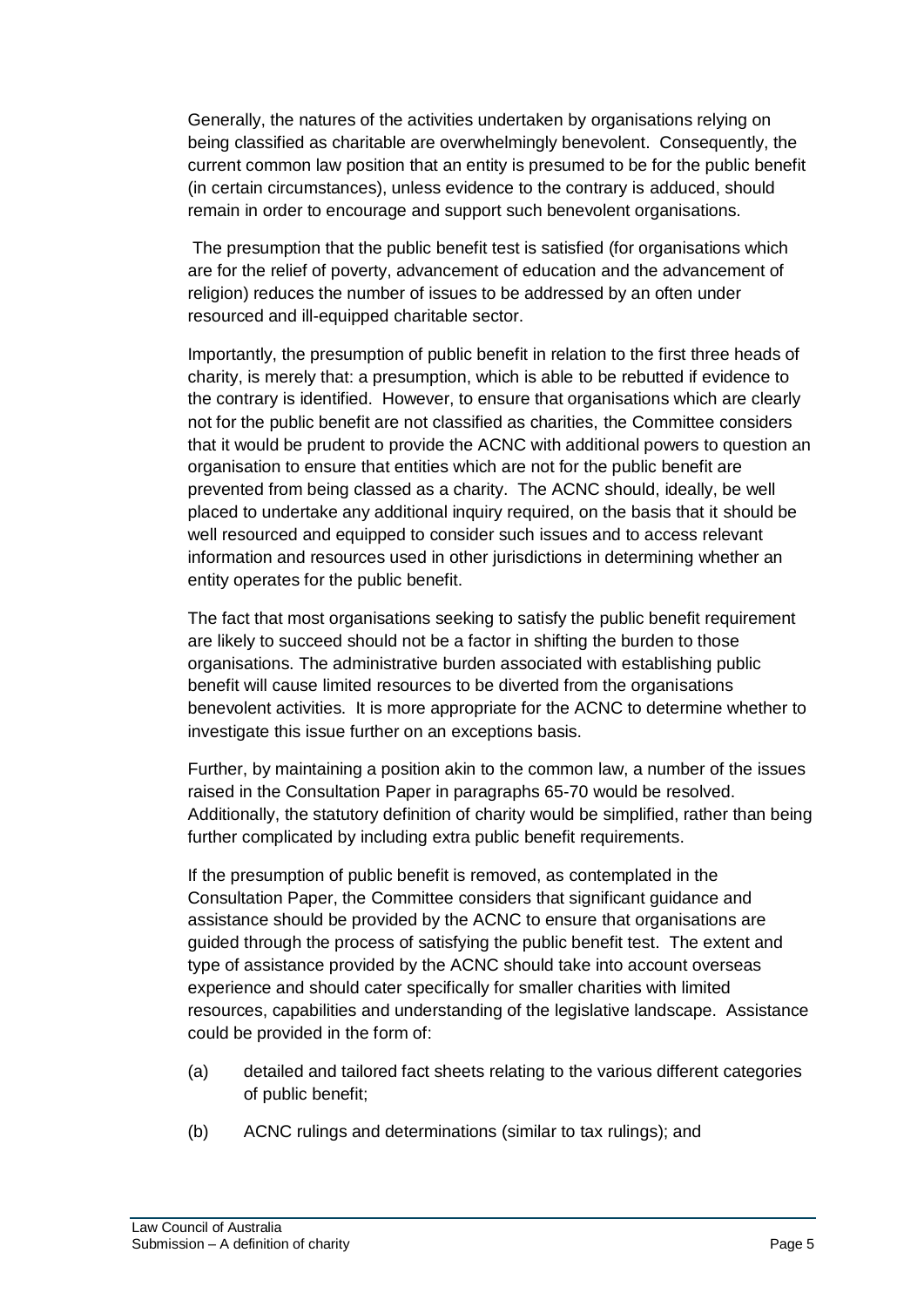(c) a phone service to assist charities in establishing their public benefit.

#### **7. What are the issues with requiring an existing charity or an entity seeking approval as a charity to demonstrate they are for the public benefit?**

The question as to whether there should, or should not be, a presumption of public benefit has been controversial, however, in particular in light of administrative experience in the United Kingdom where the presumption was removed.

However, it is important to remember that, as a matter of law, all charities must be for public benefit. The presumption of public benefit has as its main role in the current era, to reduce administrative and compliance costs that may be required in respect of the ACNC, and each charitable entity, if each entity needed to demonstrate public benefit. The presumption may also play a role where the purpose is considered generally to be beneficial but benefits are amorphous or difficult to quantify.

It is suggested that, to reflect contemporary realities of charity law, the presumption of public benefit should be extended to every listed purpose in the definition of charity, apart from the residual category ("other purposes for public benefit"). It would still be open in this case for the ACNC to initiate an inquiry, in light of the definition of "public benefit" above, into whether public benefit is actually evident in respect of a particular charity, and for courts to decide this on the basis of competing evidence.

### **8. What role should the ACNC have in providing assistance to charities in demonstrating this test, and also in ensuring charities demonstrated their continued meeting of this test?**

See comments above under question 7.

**9. What are the issues for entities established for the advancement of religion or education if the presumption of benefit is overturned?** 

See comments above under question 7.

### **Purpose and activities test**

### **10. Are there any issues with the requirement that the activities of a charity be in furtherance or in aid of its charitable purpose?**

The Committee supports the requirement that the activities of a charity be in furtherance or in aid of its charitable purposes, so long as inadvertent or isolated instances of activities in violation of the requirement do not automatically lead to loss of charitable status.

The issue of accumulation of funds is not discussed at all in the Consultation Paper. It would be beneficial to consider the accumulation of funds within a charitable organisation in the statutory definition of charity so that it is clear for all charities what level of accumulation is permitted without jeopardising an organisation's charitable status.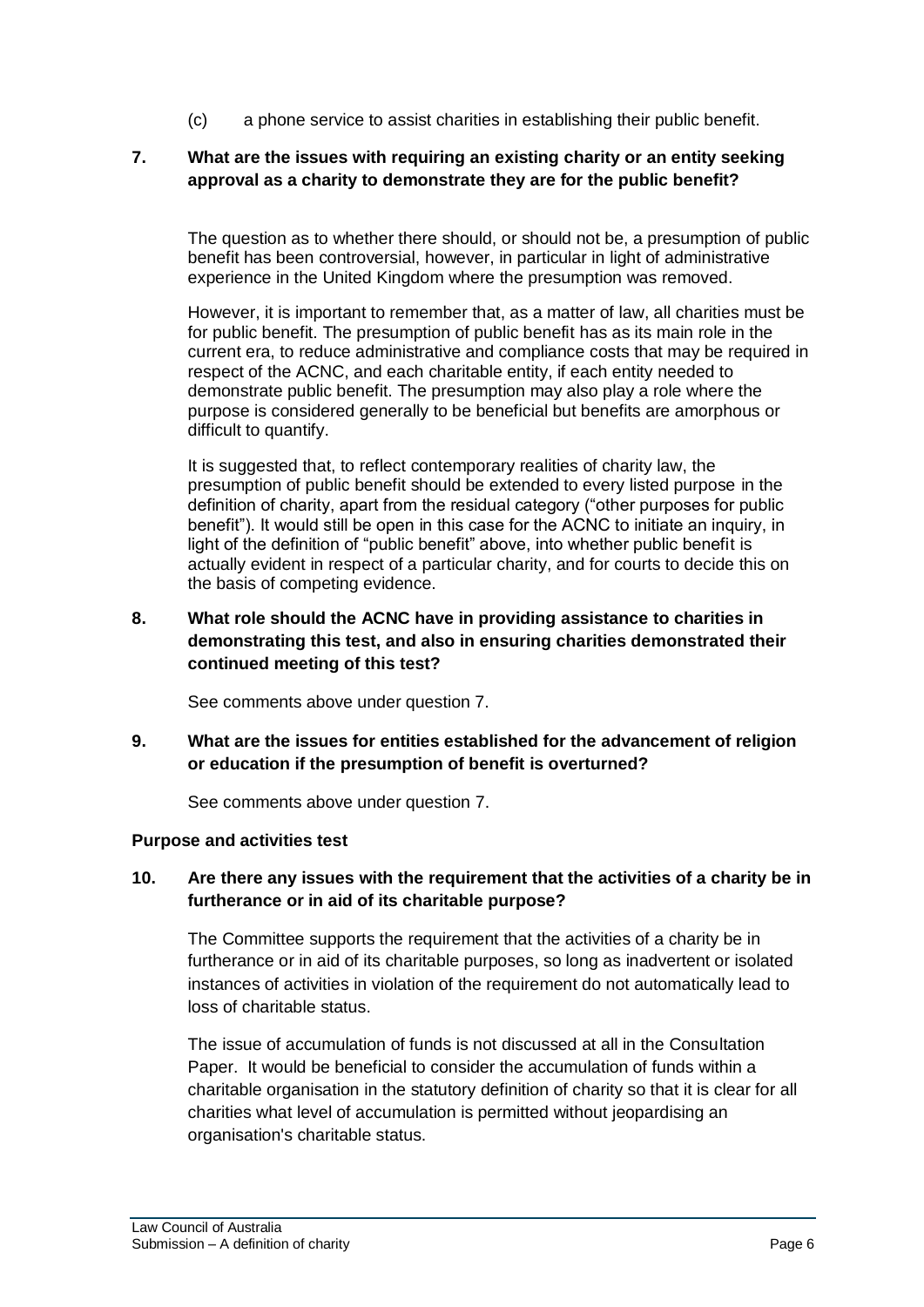### **11. Should the role of activities in determining an entity's status as a charity be further clarified in the definition?**

The Committee opposes the inclusion of an "activities" test in the definition of charitable purpose. In particular, the Committee considers that care must be taken not to confuse the activities undertaken to derive the income and the purpose to which that income is put. The Committee's submission below deals with both Question 10 and 11.

The nature of activities carried on by an entity endorsed as a charity should not impact on the entity"s status as a charity. In this regard if a charity engages in commercial business or trade and derives income, provided those funds are contributed solely toward the entity"s charitable purpose/s, how those profits are derived should not be relevant (unless of course they are gained through illegal activities).

However, it would clearly be inequitable to grant tax concessions to entities identified as charities where the entity generates funds through commercial activities but not all the funds are distributed in furtherance or in aid of the entity"s charitable purposes. In the Committee"s submission, such a situation would be extremely unusual given that an organisation's ability to distribute funds is entirely limited by its constituent documents and under current ATO criteria those require the charitable purpose to be clearly stated, prohibit distributions to non charitable organisations, and also have strict provisions on what can occur to the funds in the circumstances of a winding up.

The High Court in *FC of T v Word Investments Limited* [2008] HCA 55 agrees with this position. In that case, the High Court specifically accepted a charity could engage in business or trade to generate profits provided its funds were directed towards its charitable purposes. It should be noted that in that case the taxpayer was established as a financial and fund raising support company for another entity which was endorsed as a deductible gift recipient. It had sought to be endorsed in its own right as a tax exempt charitable institution, and its primary activity was running a commercial funeral business. The High Court rightly accepted that this did not impinge on the charitable status of the taxpayer.

The Commissioner"s submissions in *Word Investments* confused the distinction between the way in which funds are generated to apply to a charitable purpose and the charitable purpose itself. Essentially the Commissioner argued that because Word Investments was engaged in investment, trading and other commercial activities it could not meet the requirements for endorsement. The High Court held that this approach was wrong. The memorandum of association of Word Investments stated the charitable purpose of advancing religion in a charitable sense. Evidence was given by the recipient institutions that when funds were received they had to be applied for charitable purposes and therefore Word Investments itself was entitled to be endorsed.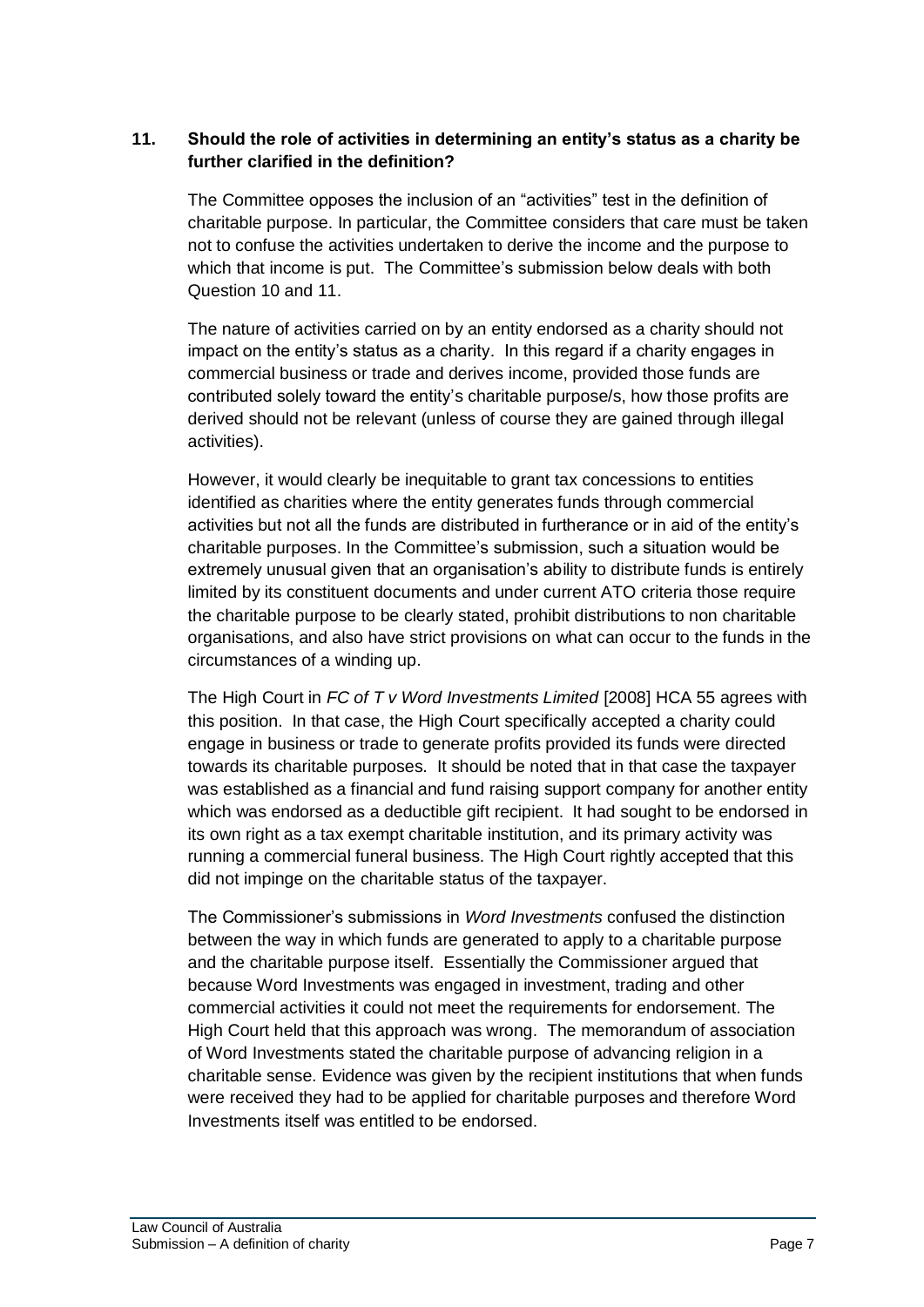The Committee submits that this particular issue is one which does not need legislative sanction given that it is clearly the current law in Australia – and the Committee would submit that it has always been the law. If legislative intervention is necessary to ensure that the distinction between the activities of an entity and its charitable purpose are clearly delineated the Committee would respectfully submit that the approach to be adopted is nothing more complicated than the approach adopted by the High Court in *Word Investments,* i.e. that the nature of activities undertaken to generate funds which are then applied for an entity"s charitable purpose do not impact on the charitable status of the entity.

Despite the decision in *Word Investments*, the Commissioner has maintained his view the starting point in determining whether an institution is charitable is to look at the objects in the constituent documents of the institution and the activities which give effect to those objects.<sup>1</sup> The Commissioner further states in TR 2011/14 that where an entity"s objects are mixed in nature and it is not clear what its main or dominating characteristics are, it is necessary to consider the entity"s activities to determine whether it is a charity.

This approach is wrong, and is inconsistent with the decision of the High Court. Many charitable institutions engage in commercial business or trade to legitimately raise funds for their charitable purposes and indeed need to do so in order to supplement their donation income.

#### **Political activities**

- **12. Are there any issues with the suggested changes to the Charities Bill 2003 as outlined above to allow charities to engage in political activities?**
- **13. Are there any issues with prohibiting charities from advocating a political party, or supporting or opposing a candidate for political office?**

The Committee comments on these questions together.

To the extent that any particular activities of a charity are determined, from a policy perspective, to result in the disqualification of that entity from being treated as charitable, the Committee supports having those activities enunciated in legislation. Section 8(2) of the Charities Bill proposes to legislate the position with regard to political activities and provides greater certainty and clarity by taking the issue from the realm of common law to statute.

However, the Committee supports:

**(a)** the proposed modification discussed in paragraph 108 relating to the removal of section 8(2)(c) of the Charities Bill (which would result in activities directed at changing the law or government policy not being disqualifying activities).

j  $<sup>1</sup>$  Taxation Ruling TR 2011/14, at paragraph 188</sup>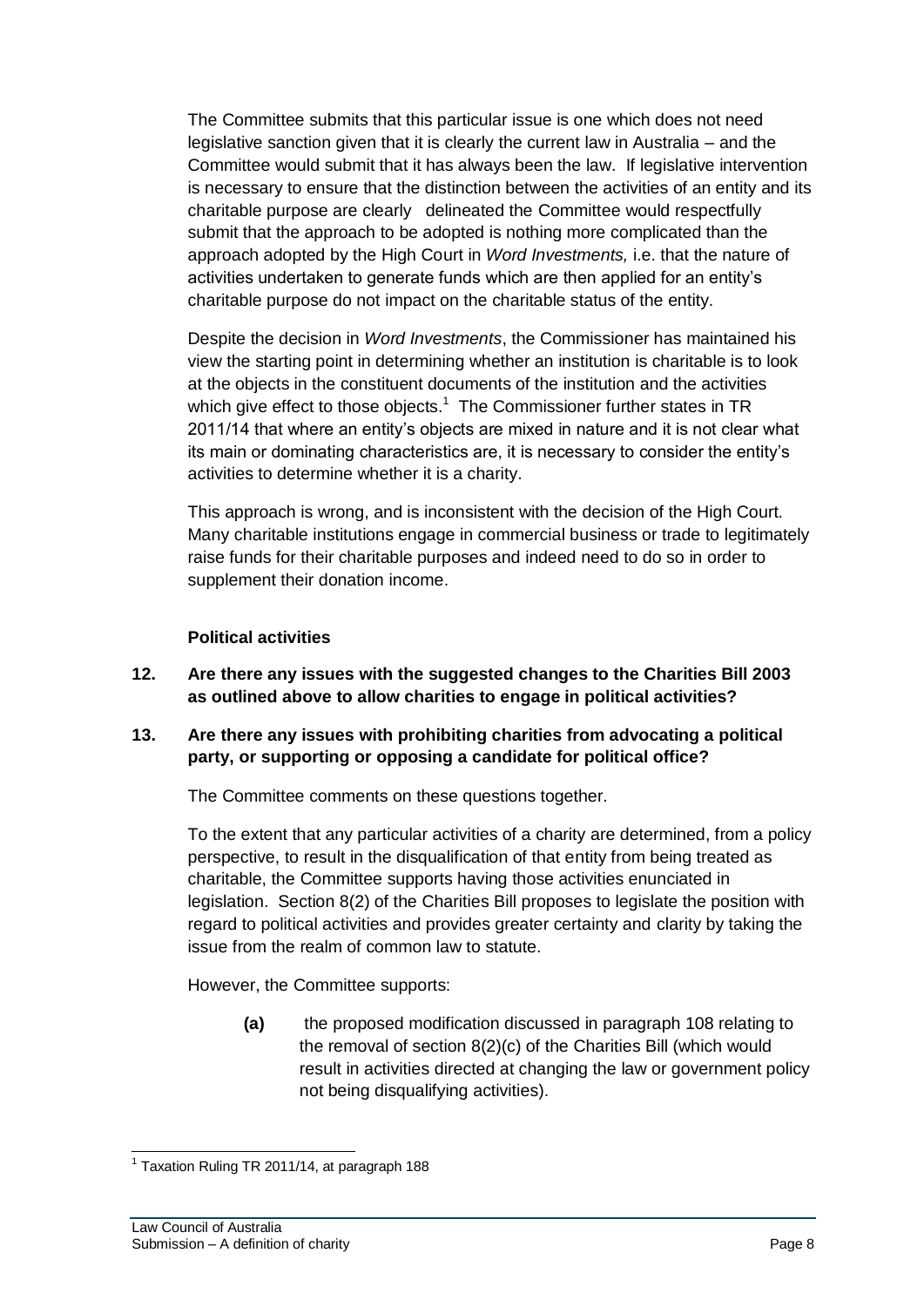(b) the comments in paragraph 114 of the Consultation Paper, originally endorsed by the Board of Taxation (discussed at part 3.45 of the BoT Report), suggesting the removal of "cause" from section 8(2)(a) of the Charities Bill.

## **14. Is any further clarification required in the definition on the types of legal entity which can be used to operate a charity?**

More generally, the Committee supports the approach taken in sections 4 and 5 of the 2003 definition, which effectively ignore the type of legal structure (association, company or trust) used by the charity. Indeed, it is submitted that this approach needs to be carried over to the wording of particular tax concessions. For example, section 50-5 of the ITAA 1997 draws a distinction between charitable 'institutions' and charitable 'funds', a distinction which serves no apparent purpose and should be removed. The distinction creates many problems in practice, particularly given the narrow view that the Commissioner has taken of the word 'institution': refer paras 23-25 and 163-172 of TR 2011/4. While it must be acknowledged that the Commissioner's view has some foundation in case law, the distinction often pollutes the decision whether to establish a charity as an association or company limited by guarantee on the one hand, or a trust on the other – a decision which should be reached on other (non-tax) grounds.

The Committee believes that the introduction of a statutory definition of 'charity' is an ideal platform for removing the distinction between charitable institutions and funds from the tax law.

# **15. In the light of the** *Central Bayside* **decision is the existing definition of 'government body' in the Charities Bill 2003 adequate?**

The Committee agrees that the Commonwealth, the States and Territories should be excluded from the definition of charity, and that this exclusion should also refer to local governments.

However the Committee questions the rationale for excluding bodies 'controlled by' such Governments. If a Government decides to carry on certain activities via a separate legal entity, then the tax status of that entity should be judged by references to its purposes and activities, as is the case with any other alleged charity, and it is difficult to see why a level of government control (eg. over Board appointments), or funding, has much to do which that. Excluding such bodies would also appear to be out of step with recent State-based legislation, which allows room for Government controlled charities. Moreover, excluding bodies 'controlled by' Government from charity status is unlikely to have much impact on income tax exemption, as many such bodies are likely to be 'STBs' under Division 1AB of Part III of the ITAA 1936 in any event (although those provisions have their own difficulties). If the concern relates to other tax concessions – eg. GST or FBT – then perhaps it would be better to exclude government bodies from those tax concessions more explicitly.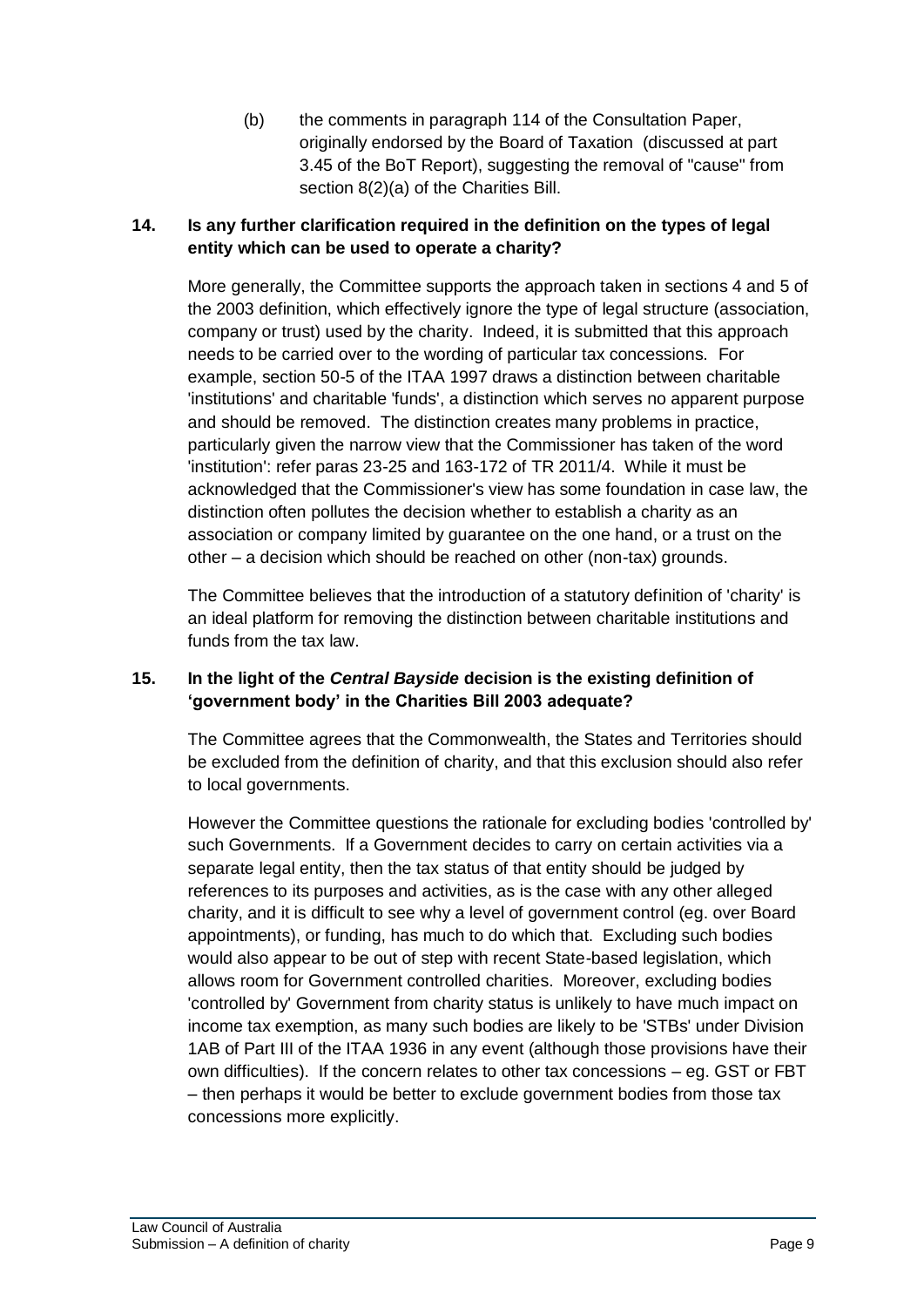Alternatively, if bodes 'controlled by' Government are to be excluded from being charities, then it is submitted that significant administrative clarification will be needed, as the 'controlled by' concept is inherently uncertain in application (notwithstanding the decision in *Central Bayside*). The Committee notes that this also seems to have been the view of the Board of Taxation, who felt that detailed definitions were needed to clarify the key concepts.

# **16. Is the list of charitable purposes in the Charities Bill 2003 and the** *Extension of Charitable Purposes Act 2004* **an appropriate list of charitable purposes?**

### **17. If not, what other charitable purposes have strong public recognition as charitable which would improve clarity if listed?**

The Committee comments on these two questions together, as follows:

As discussed above in the Introduction and in response to Question 1, the Committee submits that an extension of the list of charitable purposes beyond those listed in the Charities Bill would be appropriate. The full extent of such a list is a matter for political decision, reflecting the desires of the community as a whole. However, it is submitted that the list in the Charities Bill could appropriately be broadened to reflect contemporary Australian norms. Further, some clarification could be provided in respect of a number of the heads listed there. The inclusion in Appendix A of the Consultation Paper, of the Charities and Trustee Investment (Scotland) Act 2005, provides a useful model on which the Treasury could draw, in developing a listing suitable for Australia.

To ensure that the statutory definition is genuinely contemporary and does not contain "old echoes" and "muffled arguments" from past law, the Committee proposes that the common law requirement that a purpose should be "within the spirit and intendment" of the preamble to the Statute of Elizabeth should be specifically ousted by statute.

If there is doubt about a particular purpose fits within one of the general heads of charity or where the government wishes to encourage activity in a particular area, specifically listing a charitable purpose in section 10 of the Charities Bill would increase certainty in the NFP sector.

# **18. What changes are required to the Charities Bill 2003 and other Commonwealth, State and Territory laws to achieve a harmonised definition of charity?**

The Committee submits that, once a comprehensive, clear statutory definition of charity is enacted at the federal level, this will go a long way to providing a basis for federal harmonisation, where appropriate, of the definition. Similarly, registration as a charity by the ACNC for federal purposes will provide a first point of reference for State and Territory administration of charities.

Further steps may be desirable to increase harmonisation, through appropriate channels, once the federal definition is enacted.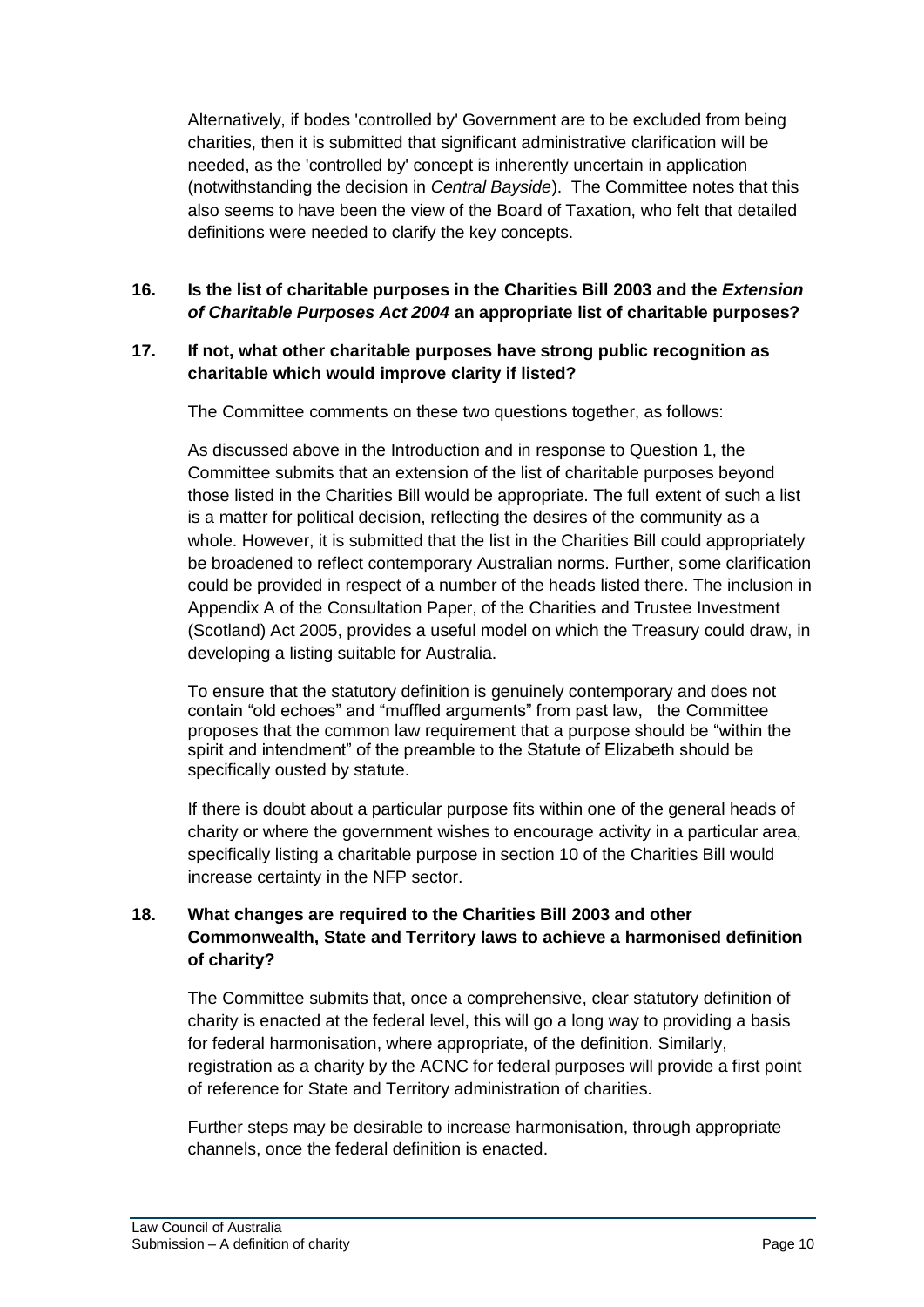The Committee considers that Commonwealth, State and Territory laws should be amended so that a reference to a charity is taken to be a charity as defined by the Commonwealth legislation. States and Territories could then expand or limit the definition as they see fit.

### **19. What are the current problems and limitations with Australian Disaster Relief Funds ("ADRFs")?**

Issues currently arise in the effective use of ADRFs related to timing issues. ADRFs cannot be established to generally support disaster relief activities as and when a disaster occurs (or even as and when a disaster is declared). This makes it impossible for funds to be collected in advance of disasters occurring and necessarily results in a delay of being able to raise funds and then distribute those funds to those affected by the disaster, or used in providing goods and services to those affected.

The introduction of a general head of charitable purpose that will be activated as and when disasters arise (or are declared) would assist in enabling entities to be "disaster-ready". Some specific acknowledgement of an ability to accumulate funds in a general ADRF would be required to recognise the forward-looking nature of such a fund.

### **20. Are there any other transitional issues with enacting a statutory definition of charity?**

In particular, if there were to be a change that requires "public benefit" to be proactively established on the evidence by every charity (removing the presumption), significant transitional support and assistance will be required.

Otherwise, it is submitted that the ACNC should be given adequate powers to ensure that all organisations shall be given adequate time to register under the new regime without penalty and without risk of losing charitable tax-exempt status. A transition period of, say, two years during which existing status of entities will definitely be maintained, would be appropriate. The Committee notes that in other countries where a similar process was introduced (for example New Zealand), all existing charities were required to reapply for charitable status, and the process was extremely time consuming and costly for the charities involved. The Committee submits that any new process must be streamlined and consideration should be given to providing a substantial transitional period for existing charities that may need to restructure or amend their governing documents to fit within the definition of charity or make other organisational changes depending on the final form of the statutory definition.

If you have any questions in relation to this submission, in the first instance please contact the Committee Chair, Ms Teresa Dyson, on 07-3259 7369.

Yours faithfully,<br>Margrany Nicall.

Margery Nicoll **Acting Secretary-General**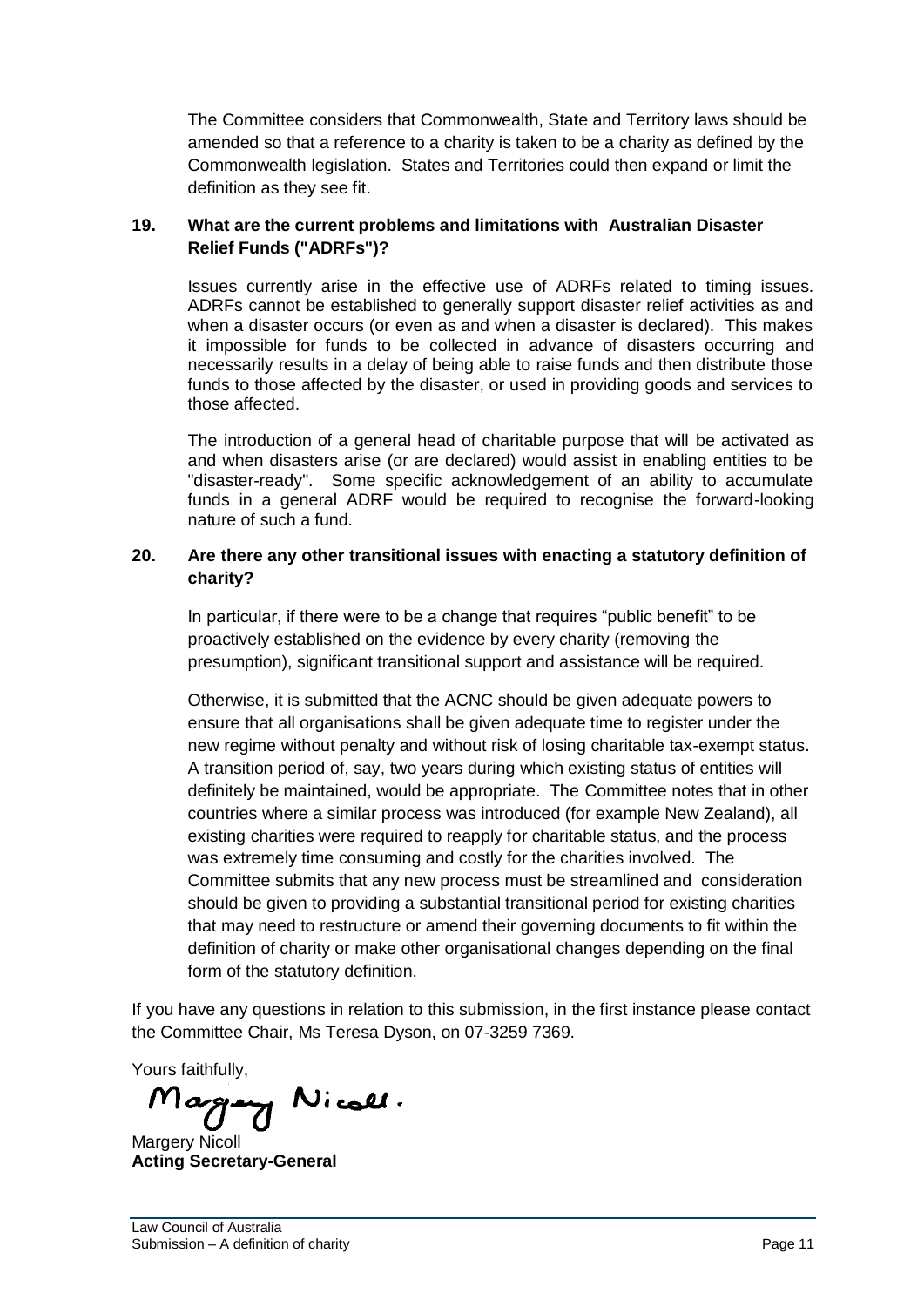

19 December 2011

The Manager Philanthropy and Exemptions Unit Personal and Retirement Income Division The Treasury Langton Crescent PARKES ACT 2600

# **Email: [NFPReform@treasury.gov.au](mailto:NFPReform@treasury.gov.au)**

Dear Sir or Madam,

# **Consultation Paper – A Definition of Charity**

The Environment and Planning Law Group of the Law Council of Australia ("the EPLG") welcomes the opportunity to provide a supplementary submission in respect of the Consultation Paper – *A Definition of Charity* released by Treasury in October 2011.

The EPLG supports the comments and recommendations made by the Law Council"s Tax Committee in its submission dated 9 December 2011. In particular, the EPLG recognises the value of advocacy and law reform activities undertaken by environmental organisations in pursuit of their charitable purposes, and endorses the Committee's support for:

- *(a) the proposed modification discussed in paragraph 108 relating to the removal of section 8(2)(c) of the Charities Bill (which would result in activities directed at changing the law or government policy not being disqualifying activities).*
- *(b) the comments in paragraph 114 of the Consultation Paper, originally endorsed by the Board of Taxation (discussed at part 3.45 of the BoT Report), suggesting the removal of "cause" from section 8(2)(a) of the Charities Bill.*

The EPLG does not seek to revisit matters addressed in the Tax Committee"s submission. This supplementary submission is confined to providing the EPLG"s view on the proposal to include "advancement of the natural environment" as a charitable purpose.